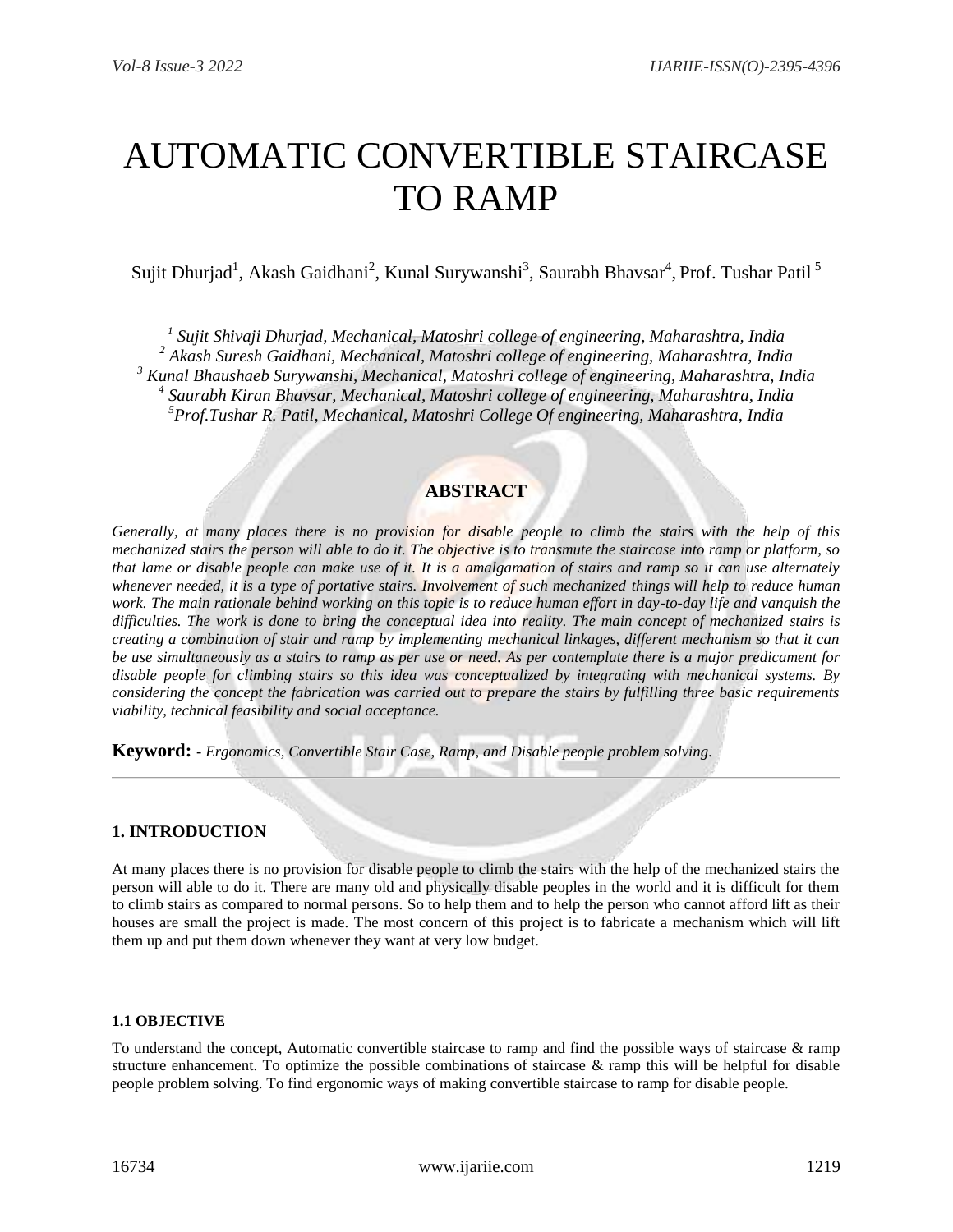#### **1.2 SCOPE**

By considering the concept the design & fabrication of convertible staircase to ramp will carry out to prepare the stairs by fulfilling three basic requirements economic viability, technical and social acceptance for disable people.

### **2. DESIGN**

This project work will first introduce the background of the study. Present the Design constraints that influence on the use, efficiency and benefit their impacts on machine. After that machine part design all different existing machine assembly units will done to make a probable machine model.



#### **Fig-2**: Ramp Position

First we create some rough diagram and then we design in cad software with proper measurement.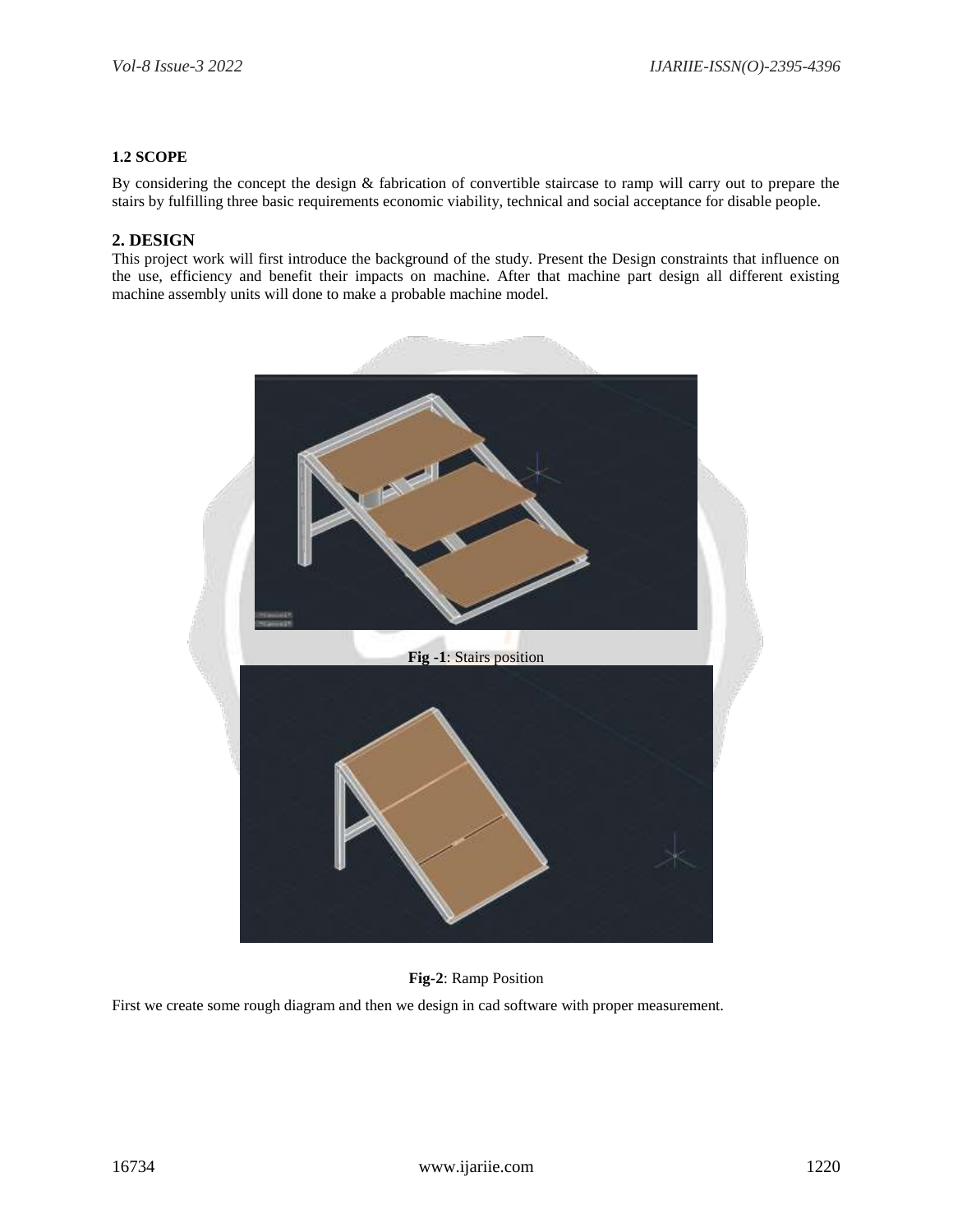#### **2.1 COST**

Introduction related your research work Introduction related your research work Introduction related your research work Introduction related your research work Introduction related your research work Introduction related your research work Introduction related your research work Introduction related your research work Introduction related your research work Introduction related your research work Introduction related your research work Introduction related your research work Introduction related your research work.

| <b>SR.NO</b>   | Component                  | Quantity       | Cost in<br>rs |
|----------------|----------------------------|----------------|---------------|
| 1              | Solenoid D.C.V.            | 1              | 750           |
| 2              | <b>Flow Control Valve</b>  | $\mathfrak{D}$ | 240           |
| 3              | Pneumatic Cylinder         | $\mathbf{1}$   | 1500          |
| $\overline{4}$ | Nut And Bolt               | 10             | 50            |
| 5              | <b>P</b> neumatic Fittings | 3              | 120           |
| 6              | Pneumatic Pipe             | 2Mtr           | 60            |
| 7              | <b>Push Button</b>         | 1              | 30            |
| 8              | Wire                       | 2Mtr           | 20            |
| $\mathbf{Q}$   | 12V Transformer            | $\mathbf{1}$   | 180           |
| 10             | M.S. Material(frame)       |                | 1848          |

#### **Cost Sheet**

#### **2.2 COMPONENT LIST**

The following Components we use in our project.

- $\bullet$  List Item
	- 1. Frame
	- 2. Double Acting Cylinder
	- 3. Pneumatic Pipe Fittings
	- 4. Pneumatic hoses and fittings
	- 5. Solenoid type 5/2 DCV
	- 6. Relay Board
	- 7. Push Button
	- 8. Voltage Regulator

#### **3. PROCESS OF WORKING**

It Consist of main body which is a right angle triangle support structure which holds and supports all the parts. All the load of the body and element is sustained by adjustable stand. Motion to the treads is provided with the help of pneumatic & mechanical linkages structure, which are mounted over the frame. When we apply switch on the solenoid valve which is directly translated to the motion of the treads. Stairs are totally based on pneumatic mechanism which is provide up and slant motion to the treads. In general condition it can be used as normal stairs, when cylinder forward motion is provided to the linkage and the same motion is gained by the stairs which is